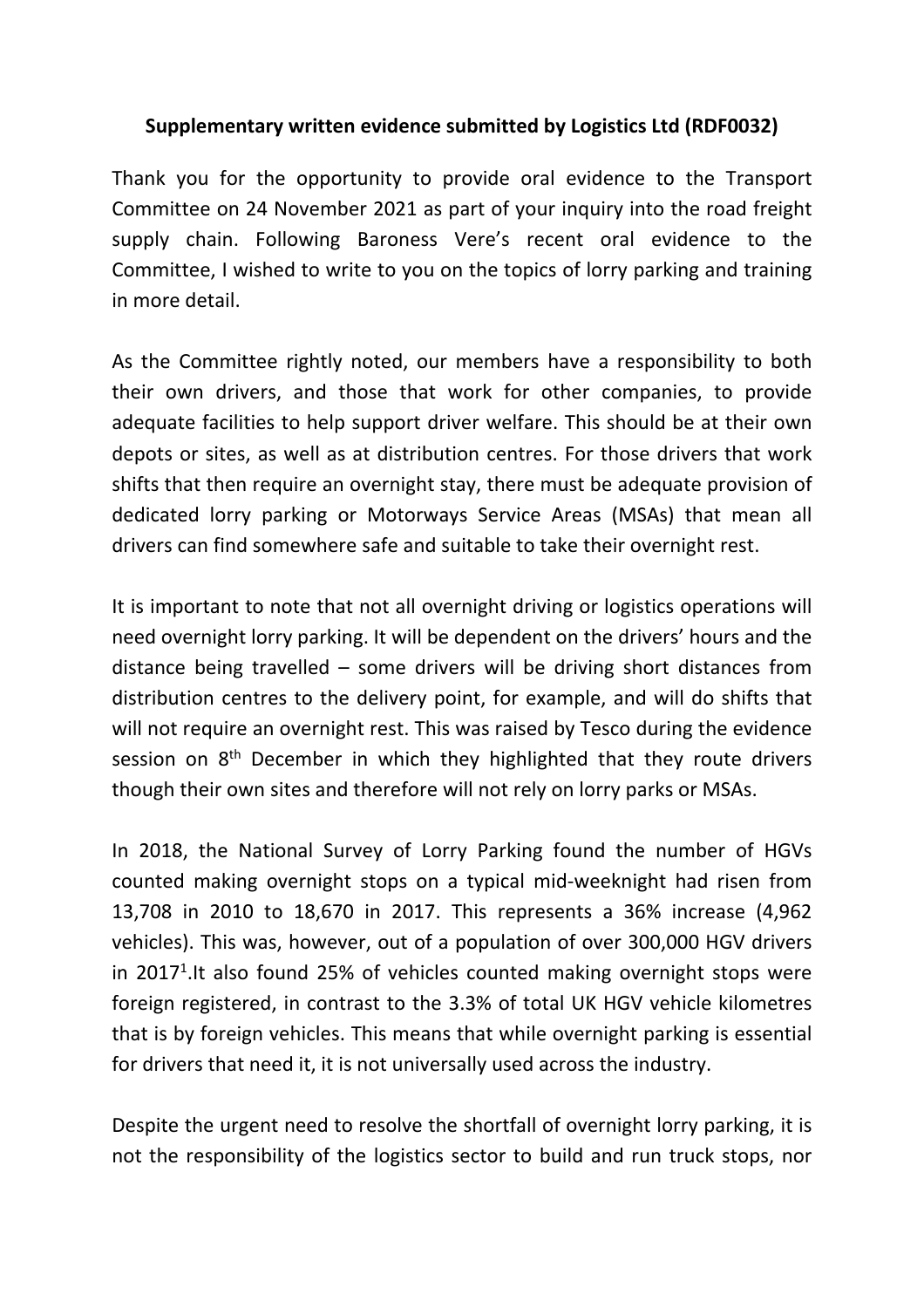should they be funded via a levy on the industry. However, that does not mean we are asking for Government to provide the entire solution either. It has been demonstrated through the work the Government has undertaken to date that there is commercial appetite to build and run these sites, but it is lack of land and planning approval that has led to a market failure in this area<sup>2</sup>. Once these barriers are overcome, we expect this to lead to commercially viable private sector provision of parking where Government intervention should no longer be needed. We were pleased the need to reform planning law was highlighted by Baroness Vere, as was the local opposition that is faced by local authorities when a lorry park is proposed.

It is also important to remember that the needs of general motorists are delivered through MSAs, via private sector investment, rather than through any other funding means. Commercial drivers will also use these facilities, but feedback has suggested these facilities often do not meet their needs. Some MSAs will have little security, increasing the risk of theft. Research from Transport Focus<sup>3</sup> highlighted drivers concern about the lack of security for lorries at MSAs. Some report experiencing thefts from their vehicles and point to the lack of floodlights, security fencing and CCTV.

As Highways Circular 02/2013, which sets out policy on the provision, standards and eligibility for signing of roadside facilities, is being reviewed, Logistics UK would like to see a revised version include more prescriptive requirements for safe lorry parking and adequate facilities for MSAs to adhere to. Coach parking bays could also be designated for use by HGVs at night, when they are not used by coaches, helping increase capacity quickly with no other changes being needed.

In summary, we do not support any blanket proposal, such as a levy, for the logistics industry to fund the general provision of overnight lorry parking, although we support payment by those who use them. A blanket levy would be disproportionate and would lead to further costs on an industry which already works on tight margins (1% in 2020<sup>4</sup>) and is predominately made up of SMEs. It would also result in the Government having to distribute long-term funding and potentially running lorry parking.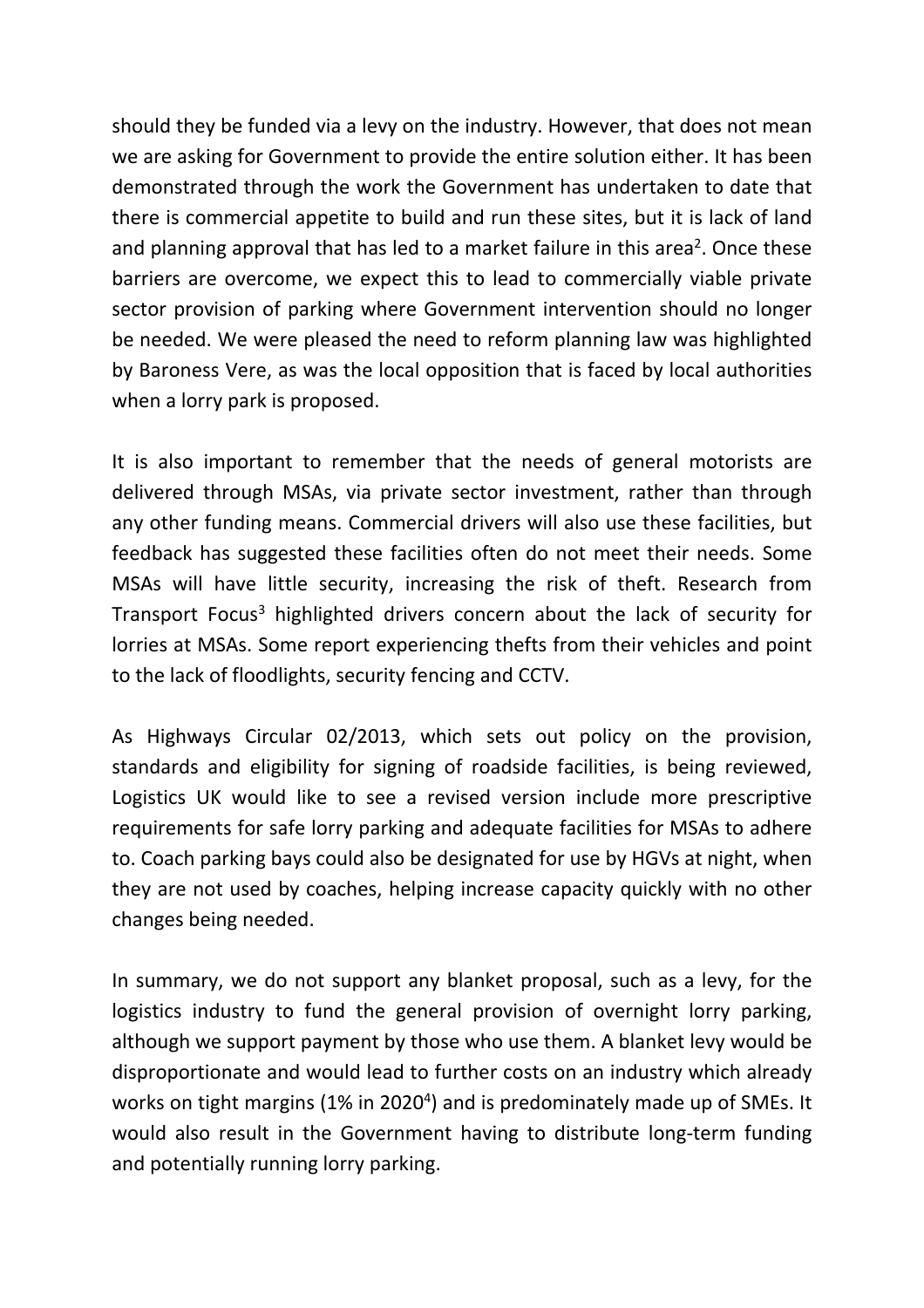On the subject of training to become an HGV driver, we noted concern over drivers who need to self-fund their training and the industry not investing in its people. It is important to note that our members are fully committed to investing in their people, and as has been noted during some of the Committee's evidence sessions, many are looking to grow pipelines of talent from within their own businesses.

Our Freight Council members report that they fund HGV driver training, but for the 95% of our sector that are SMEs funding this training can be incredibly difficult, particularly on the very tight margins they operate on. It is also important to note such a diverse sector also needs a diverse range of skills, so it is not helpful to make comparisons with other, very different sectors. Selffunding vocational training is not unique to logistics: data from HMRC published in 2018 showed that self-funded training happens across a variety of professions, with nearly 2 million in total<sup>5</sup>.

To help inform this debate, Logistics UK is seeking the Government's assessment of the proportion of training that is self-funded, compared with training that is paid for by industry. To date, the Department for Transport has informed us that it does not record information relating to the source of funding for drivers that take the HGV driving test. It is therefore not clear what is the evidence base behind Baroness Vere's implication that the sector does not fund the training of drivers.

We strongly welcome the steps the Government has taken to help address the shortage of HGV drivers and recognise the HGV drivers' skills bootcamp has helped overcome the financial challenge for some, but as Baroness Vere noted, the initial cost of training can be offset quickly given the high rates of pay across the sector.

We look forward to continuing to work with the Committee and Government as we launch our Year of Logistics, which we hope will help to address some of the issues around the image of the industry identified and attract a more diverse talent pool.